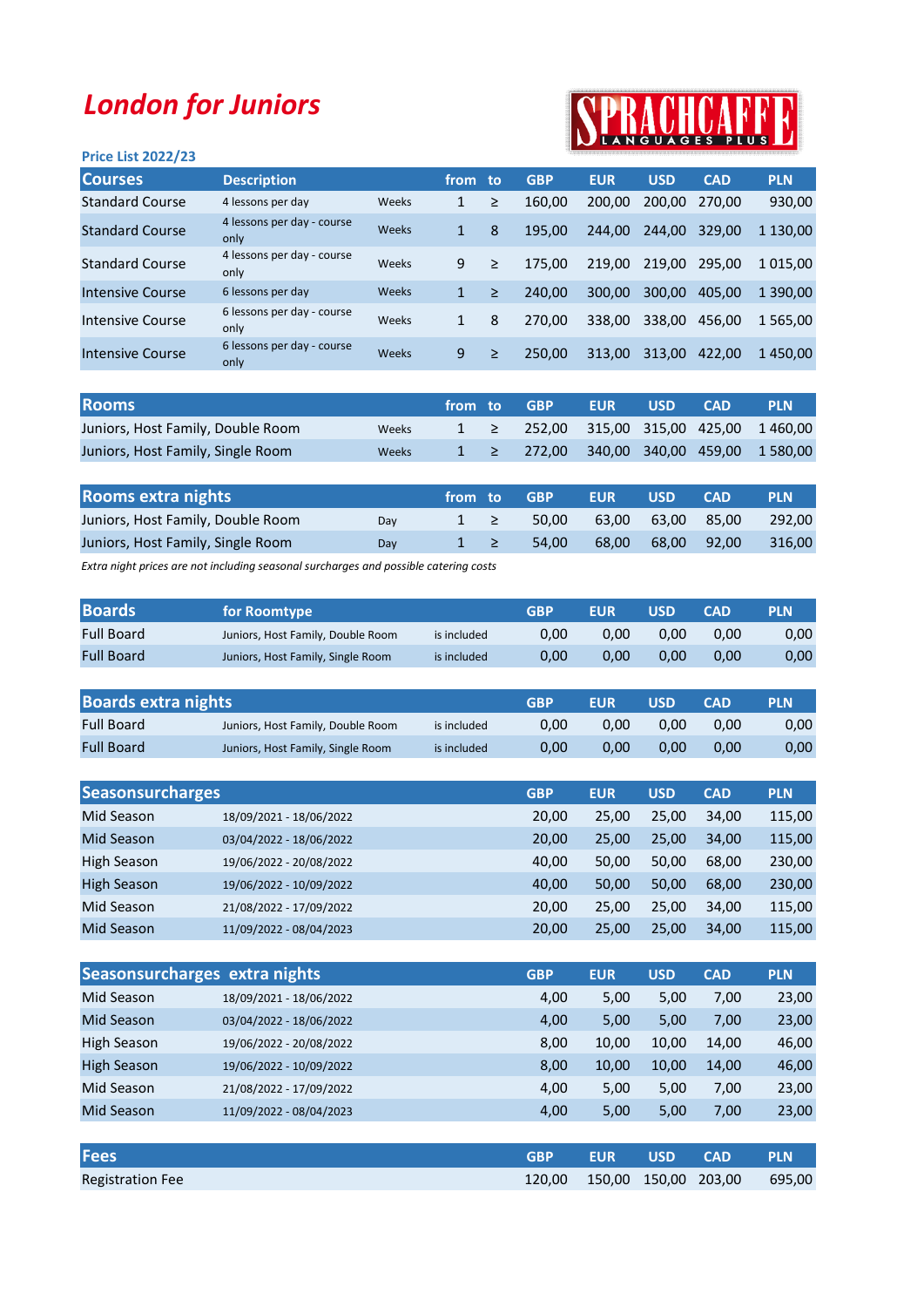| <b>Transfers</b>                        | <b>Airport/Station</b>                                            |          | <b>GBP</b> | <b>EUR</b> | <b>USD</b> | <b>CAD</b> | <b>PLN</b>    |
|-----------------------------------------|-------------------------------------------------------------------|----------|------------|------------|------------|------------|---------------|
| Oneway (Arrival)                        | LHR - London Heathrow Airport                                     |          | 70,00      | 88,00      | 88,00      | 118,00     | 405,00        |
| Oneway (Departure)                      | LHR - London Heathrow Airport                                     |          | 70,00      | 88,00      | 88,00      | 118,00     | 405,00        |
| Return                                  | LHR - London Heathrow Airport                                     |          | 100,00     | 125,00     | 125,00     | 169,00     | 580,00        |
|                                         |                                                                   |          |            |            |            |            |               |
| <b>Extras</b>                           |                                                                   |          | <b>GBP</b> | <b>EUR</b> | <b>USD</b> | <b>CAD</b> | <b>PLN</b>    |
| Accompanied Flight (German Market)      |                                                                   | One-time | 35,00      | 44,00      | 44,00      | 59,00      | 205,00        |
| Check-In Support                        |                                                                   | One-time | 150,00     | 188,00     | 188,00     | 253,00     | 870,00        |
| Diet surcharge - Dairy intolerance      |                                                                   | per week | 55,00      | 69,00      | 69,00      | 93,00      | 320,00        |
| Diet surcharge - Diabetic               |                                                                   | per week | 55,00      | 69,00      | 69,00      | 93,00      | 320,00        |
| Diet surcharge - Gluten free            |                                                                   | per week | 55,00      | 69,00      | 69,00      | 93,00      | 320,00        |
| Diet surcharge - Halal                  |                                                                   | per week | 55,00      | 69,00      | 69,00      | 93,00      | 320,00        |
| Diet surcharge - Kosher                 |                                                                   | per week | 55,00      | 69,00      | 69,00      | 93,00      | 320,00        |
| Diet surcharge - Low Fat                |                                                                   | per week | 55,00      | 69,00      | 69,00      | 93,00      | 320,00        |
| Diet surcharge - Vegan                  |                                                                   | per week | 55,00      | 69,00      | 69,00      | 93,00      | 320,00        |
| Diet Surcharge - Vegetarian             |                                                                   | per week | 55,00      | 69,00      | 69,00      | 93,00      | 320,00        |
|                                         | Elective Language Course - Business English                       | per week | 75,00      | 94,00      | 94,00      | 127,00     | 435,00        |
|                                         | Elective Language Course - Communication Skills                   | per week | 75,00      | 94,00      | 94,00      | 127,00     | 435,00        |
|                                         | Elective Language Course - Job Applications & Interviews per week |          | 75,00      | 94,00      | 94,00      | 127,00     | 435,00        |
|                                         | Elective Language Course - Rhetoric & Presentations               | per week | 75,00      | 94,00      | 94,00      | 127,00     | 435,00        |
| <b>Excursion to Harry Potter Studio</b> |                                                                   | One-time | 120,00     | 150,00     | 150,00     | 203,00     | 695,00        |
| Intensive Leisure Program               |                                                                   | per week | 100,00     | 125,00     | 125,00     | 169,00     | 580,00        |
| JTB rakuraku service First day transfer |                                                                   | One-time | 30,00      | 38,00      | 38,00      | 51,00      | 175,00        |
| JTB rakuraku service Return transfer    |                                                                   | One-time | 140,00     | 175,00     | 175,00     | 236,00     | 810,00        |
|                                         | JTB rakuraku service Return transfer with Japanese staff One-time |          | 190,00     | 238,00     | 238,00     | 321,00     | 1 100,00      |
| Rebooking Fee German Market             |                                                                   | One-time | 40,00      | 50,00      | 50,00      | 68,00      | 230,00        |
| U20 Course Enrollment Fee, Course only  |                                                                   | One-time | 50,00      | 63,00      | 63,00      | 84,00      | 290,00        |
| U20 Leisure Program                     |                                                                   | per week | 140,00     | 175,00     | 175,00     | 236,00     | 810,00        |
| U20 Supervision                         |                                                                   | per week | 56,00      | 70,00      | 70,00      | 95,00      | 325,00        |
| U20 Surcharge Arrival Transfer          |                                                                   | One-time | 190,00     | 238,00     | 238,00     | 321,00     | 1 100,00      |
| U20 Surcharge Arrival Transfer          |                                                                   | One-time | 80,00      | 100,00     | 100,00     | 135,00     | 465,00        |
| U20 Surcharge Arrival Transfer          |                                                                   | One-time | 210,00     | 263,00     | 263,00     | 354,00     | 1 2 2 0 , 0 0 |
| U20 Surcharge Arrival Transfer          |                                                                   | One-time | 80,00      | 100,00     | 100,00     | 135,00     | 465,00        |
| U20 Surcharge Arrival Transfer          |                                                                   | One-time | 210,00     | 263,00     | 263,00     | 354,00     | 1 2 2 0 , 0 0 |
| U20 Surcharge Departure Transfer        |                                                                   | One-time | 190,00     | 238,00     | 238,00     | 321,00     | 1 100,00      |
| U20 Surcharge Departure Transfer        |                                                                   | One-time | 70,00      | 88,00      | 88,00      | 118,00     | 405,00        |
| U20 Surcharge Departure Transfer        |                                                                   | One-time | 205,00     | 256,00     | 256,00     | 346,00     | 1 190,00      |
| U20 Surcharge Departure Transfer        |                                                                   | One-time | 70,00      | 88,00      | 88,00      | 118,00     | 405,00        |
| U20 Surcharge Departure Transfer        |                                                                   | One-time | 205,00     | 256,00     | 256,00     | 346,00     | 1 190,00      |
|                                         | UM Service on arrival (unaccompanied minor)                       | One-time | 150,00     | 188,00     | 188,00     | 253,00     | 870,00        |
|                                         | UM Service on departure (unaccompanied minor)                     | One-time | 150,00     | 188,00     | 188,00     | 253,00     | 870,00        |
| UM Service return (unaccompanied minor) |                                                                   | One-time | 300,00     | 375,00     | 375,00     | 506,00     | 1740,00       |
| Visa Fee (Letter Of Acceptance)         |                                                                   | One-time | 40,00      | 50,00      | 50,00      | 68,00      | 230,00        |